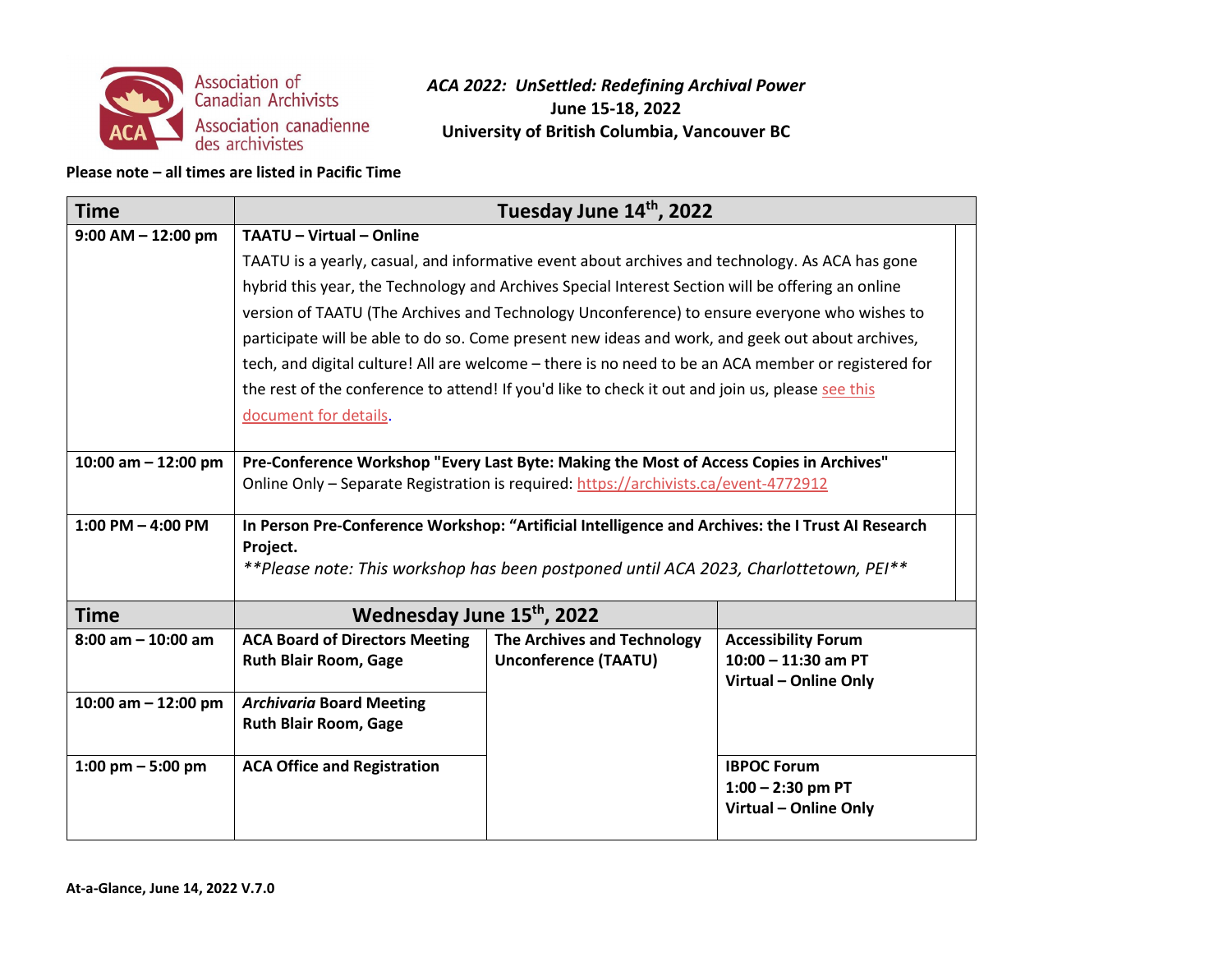

| 1:00 pm $-$ 2:00 pm                 | Vancouver Maritime Museum tour, Pre-registration required, limited to 15 participants<br>Location: 1905 Ogden Ave, Vancouver                                                                                                                                                                                                                                                                                                                                         |  |  |
|-------------------------------------|----------------------------------------------------------------------------------------------------------------------------------------------------------------------------------------------------------------------------------------------------------------------------------------------------------------------------------------------------------------------------------------------------------------------------------------------------------------------|--|--|
| $2:00 \text{ pm} - 3:00 \text{ pm}$ | H.R. MacMillian Space Centre tour, Pre-registration required, limited to 15 participants<br><b>Location: 1100 Chestnut St</b>                                                                                                                                                                                                                                                                                                                                        |  |  |
| $3:00 \text{ pm} - 4:00 \text{ pm}$ | <b>Museum of Vancouver tour. Visit Vanier Park for</b><br>Tour of the Indian Residential School History and<br>Dialogue Centre - Preregistration required,<br>a tour of three separate Vancouver heritage<br>limited to 75 participants<br>institutions. Feel free to register for one, two, or<br>all three tours.<br>Location: Indian Residential School History and<br>Dialogue Centre (1985 Learners' Walk, UBC)<br><b>Location: 1100 Chestnut St, Vancouver</b> |  |  |
| 5:00 pm $-$ 6:00 pm                 | <b>Conference Orientation: First Timers, Mentors and Mentees</b><br>Location: Sage Restaurant (6331 Crescent Rd)                                                                                                                                                                                                                                                                                                                                                     |  |  |
| 6:30 pm $-$ 8:30 pm                 | <b>ACA Welcome Reception</b><br>Location: Sage Restaurant (6331 Crescent Rd)                                                                                                                                                                                                                                                                                                                                                                                         |  |  |
| 8:30 pm                             | <b>Official Gathering Spot</b>                                                                                                                                                                                                                                                                                                                                                                                                                                       |  |  |

| <b>Time</b>          | Thursday June 16 <sup>th</sup> , 2022                                                                                                                                                                                                                                                                                                                                                                                                                                  |
|----------------------|------------------------------------------------------------------------------------------------------------------------------------------------------------------------------------------------------------------------------------------------------------------------------------------------------------------------------------------------------------------------------------------------------------------------------------------------------------------------|
| $7:30$ am $-8:45$ am | <b>Chairs Meeting &amp; AV Briefing</b>                                                                                                                                                                                                                                                                                                                                                                                                                                |
| 8:00 am – 4:00 pm    | <b>ACA Office Hours</b>                                                                                                                                                                                                                                                                                                                                                                                                                                                |
| $9:00 - 10:00$ am    | <b>Space Reserved for Musqueam</b><br>This space is being held for Musqueam. Members of the community have been working with Musqueam Archives to identify parts of their<br>cultural practice around gatherings which they will help the ACA adapt for this event. The aim is to provide information about some cultural<br>practices while allowing for attendees to learn through experience. Everyone is encouraged to arrive with a good and open heart and mind. |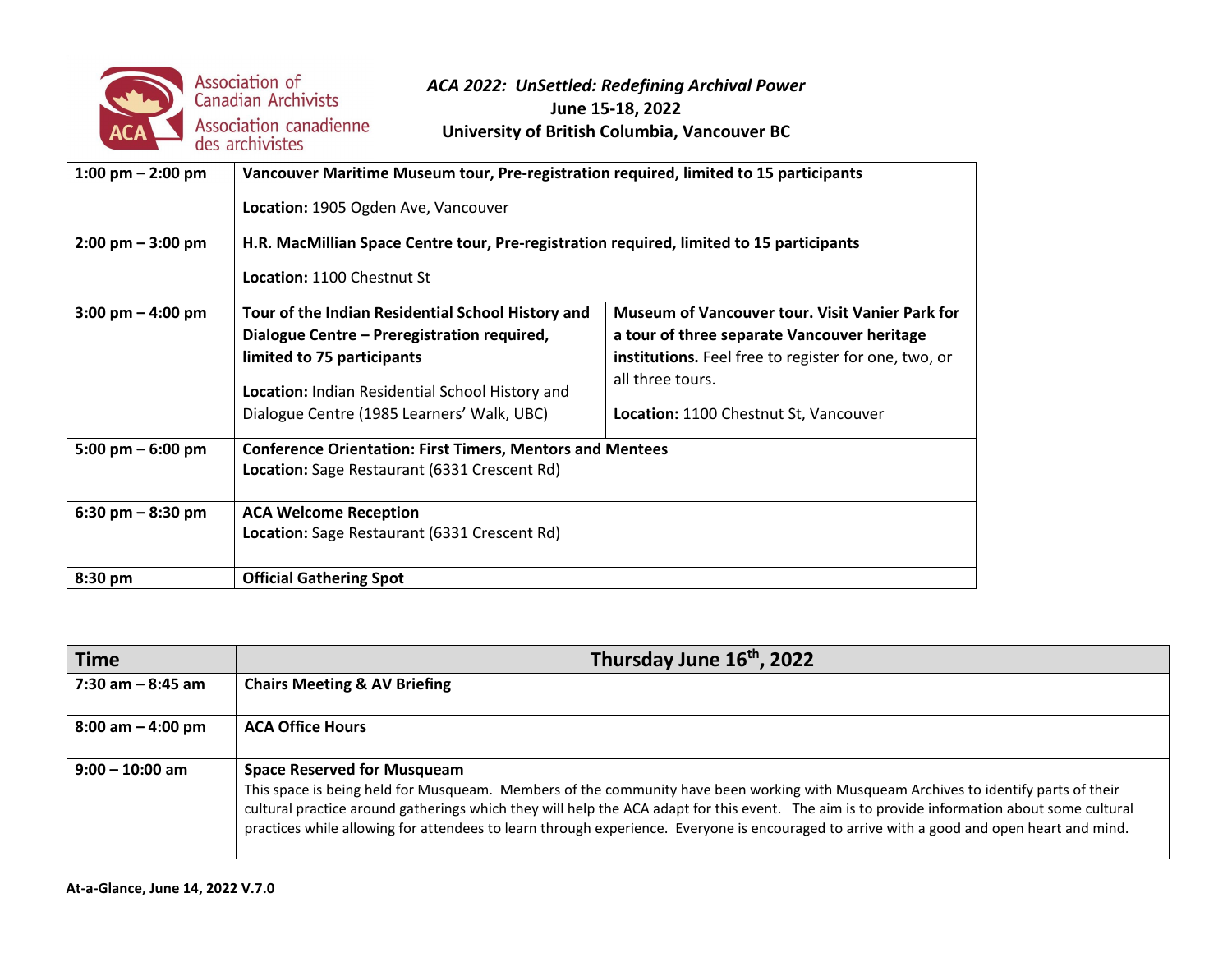

| <b>Time</b>         | Thursday June 16 <sup>th</sup> , 2022        |                                            |                                                     |  |
|---------------------|----------------------------------------------|--------------------------------------------|-----------------------------------------------------|--|
| 10:00 - 10:30 am    | <b>Refreshment Break</b>                     |                                            |                                                     |  |
| 10:30 - 12:00 pm    |                                              | <b>Concurrent Sessions</b>                 |                                                     |  |
| concurrent sessions | 2.a Community Access to                      | 2.b Researching and Preserving Black       | 2.c Archiving the Arts                              |  |
|                     | <b>Residential School Records</b>            | <b>Community Archives in Montreal</b>      |                                                     |  |
|                     |                                              |                                            | Speakers: Emma Metcalfe Hurst (Karen                |  |
|                     | Speakers: Genevieve Weber (BC                | Speakers: Kelann Currie-Williams           | Jamieson Dance, UBC), Charlotte Leonard             |  |
|                     | Archives, Royal BC Museum), Karen            | (Concordia), Joana Joachim (Concordia),    | (Karen Jamieson Dance), Sofie Tsatas                |  |
|                     | Ng (Skwxwú7mesh Úxwumixw                     | Désirée Rochat (Concordia University       | (McGill), Maria Kanellopoulos (Toronto              |  |
|                     | (Squamish Nation), Margaret                  | Library), Alexandra Mills (Concordia       | Metropolitan University)                            |  |
|                     | Teneese (Ktunaxa Nation Council),            | University Library)                        |                                                     |  |
|                     | Erin Brown-Osterman                          |                                            | <b>Description:</b>                                 |  |
|                     |                                              | <b>Description:</b>                        |                                                     |  |
|                     | <b>Description:</b>                          | This panel explores how initiatives to     | Speakers look at archival issues in multiple        |  |
|                     | Panelists will examine methods and           | research, curate and disseminate Black     | arts disciplines, including feminist archival       |  |
|                     | protocols employed to transfer               | Canadian heritage are raising awareness of | approaches in the study of women                    |  |
|                     | information and records about                | how Black history archives are built,      | composers, documenting contemporary                 |  |
|                     | <b>Residential Schools to Nations and</b>    | preserved, accessed, used, and shared. It  | dance, and advanced metadata for                    |  |
|                     | communities. Because access is vital         | also considers ways that researchers,      | describing contemporary photographs                 |  |
|                     | for survivors and relatives, and help        | curators, archivists and community workers |                                                     |  |
|                     | with the process of healing, speakers        | can collaborate to preserve and            | <b>Chair:</b> Kristy Waller (Emily Carr University) |  |
|                     | will discuss how archives must               | disseminate Black history archives.        |                                                     |  |
|                     | prioritize this work.                        |                                            |                                                     |  |
|                     |                                              | <b>Chair:</b> Ferrin Evans (U of T)        |                                                     |  |
|                     | <b>Chair:</b> Elizabeth Shaffer (Residential |                                            |                                                     |  |
|                     | School History and Dialogue Centre)          |                                            |                                                     |  |
| 12:00 pm - 1:30 pm  | <b>Lunch Buffet</b>                          |                                            |                                                     |  |
| 1:30 pm -3:00 pm    |                                              | <b>Concurrent Sessions</b>                 |                                                     |  |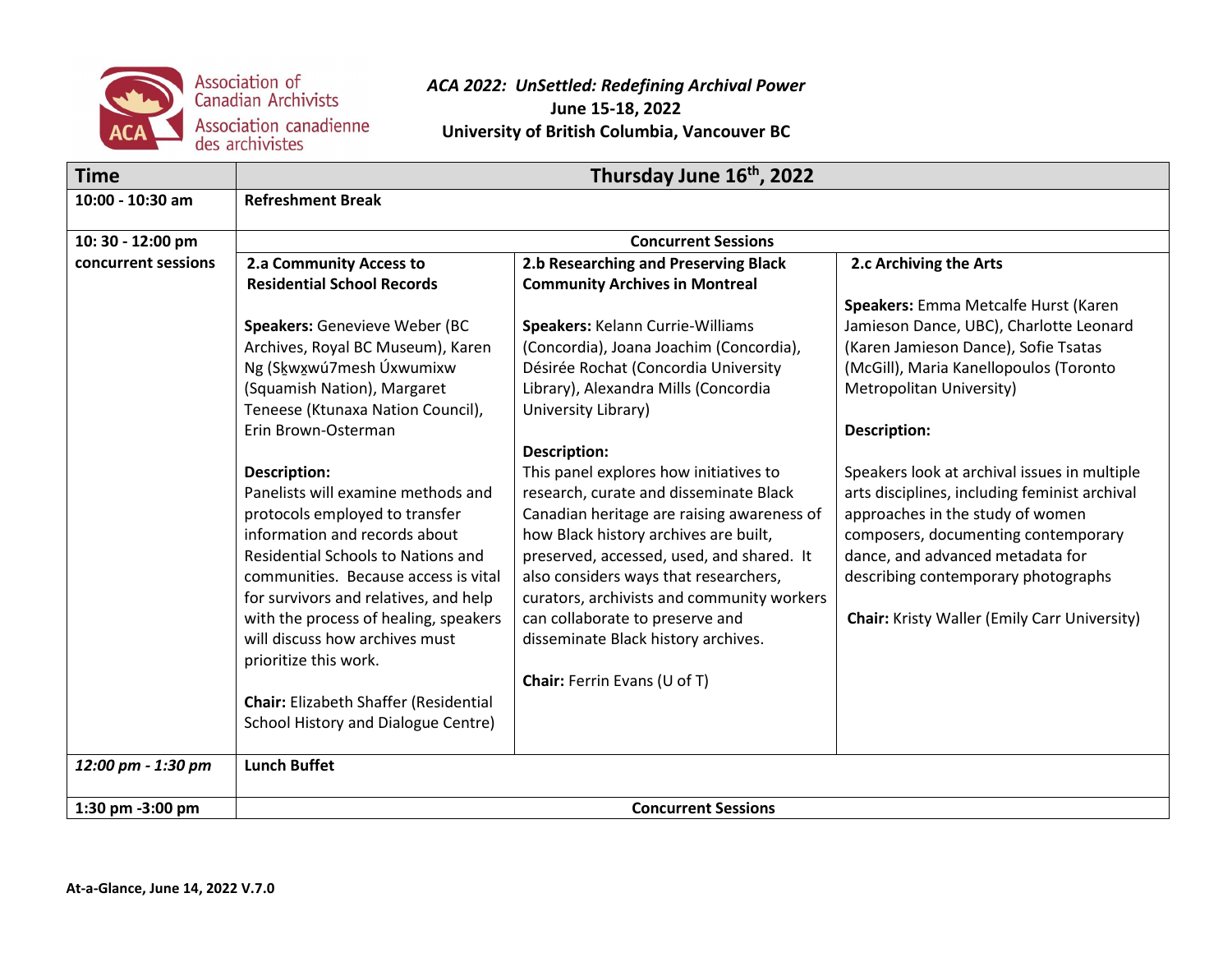

| <b>Time</b>         | Thursday June 16 <sup>th</sup> , 2022                                                                                                                                                                                                                                                                                                                                                                              |                                                                                                                                                                                                                                                                                                                                                                                                   |                                                                                                                                    |
|---------------------|--------------------------------------------------------------------------------------------------------------------------------------------------------------------------------------------------------------------------------------------------------------------------------------------------------------------------------------------------------------------------------------------------------------------|---------------------------------------------------------------------------------------------------------------------------------------------------------------------------------------------------------------------------------------------------------------------------------------------------------------------------------------------------------------------------------------------------|------------------------------------------------------------------------------------------------------------------------------------|
| concurrent sessions | 3.a Indigenizing SNAC: Reflections<br>on the 2021 Indigenous Edit-a-thon                                                                                                                                                                                                                                                                                                                                           | <b>3.b Documenting Affect and Harm:</b><br><b>Decolonizing the Archive as Communities</b>                                                                                                                                                                                                                                                                                                         | 3.c The History of Archivy                                                                                                         |
|                     | <b>Speakers: Melissa Stoner (University</b><br>of California, Berkley), Lydia Curliss<br>(University of Maryland), Diana                                                                                                                                                                                                                                                                                           | of Self<br>Speakers: R.L. Gabrielle Nishiguchi (LAC),<br>Darlyne Bautista (U of T)                                                                                                                                                                                                                                                                                                                | <b>Speakers: Simon Vickers (Alternative</b><br>Toronto), Danielle Allard (U of T) / Maryna<br>Chernyavska (U of A), Ted Lee (UBC)  |
|                     | Marsh (University of Maryland),<br>Katherine Satriano                                                                                                                                                                                                                                                                                                                                                              |                                                                                                                                                                                                                                                                                                                                                                                                   | Description:                                                                                                                       |
|                     | <b>Description:</b><br>Using the Social Networks and<br>Archival Context (SNAC) platform to<br>reunite Indigenous communities<br>with their materials. The<br>presentations will discuss use of the<br>platform aimed at improving<br>discovery of Indigenous archival<br>material dispersed to multiple (often<br>colonial) repositories and improving<br>the platforms representation of<br>Indigenous entities. | <b>Description:</b><br>Two papers focusing on diasporic<br>communities and memory work. One looks<br>at decolonizing descriptions of Japanese<br>Canadian internment photographs in a large<br>institution, while the other examines inter-<br>generational diasporic care in documenting<br>the life narratives of 20 early Filipina<br>garment recruits to Canada.<br>Chair: Lara Wilson (UVIC) | Three papers examining the discipline of<br>archival work, its history and its challenges.<br><b>Chair:</b> Andrea Tarnawsky (SFU) |
|                     | Chair: Andrew Wiebe (U of T)                                                                                                                                                                                                                                                                                                                                                                                       |                                                                                                                                                                                                                                                                                                                                                                                                   |                                                                                                                                    |
| $3:00 - 3:30$ pm    | <b>Refreshment Break</b>                                                                                                                                                                                                                                                                                                                                                                                           |                                                                                                                                                                                                                                                                                                                                                                                                   |                                                                                                                                    |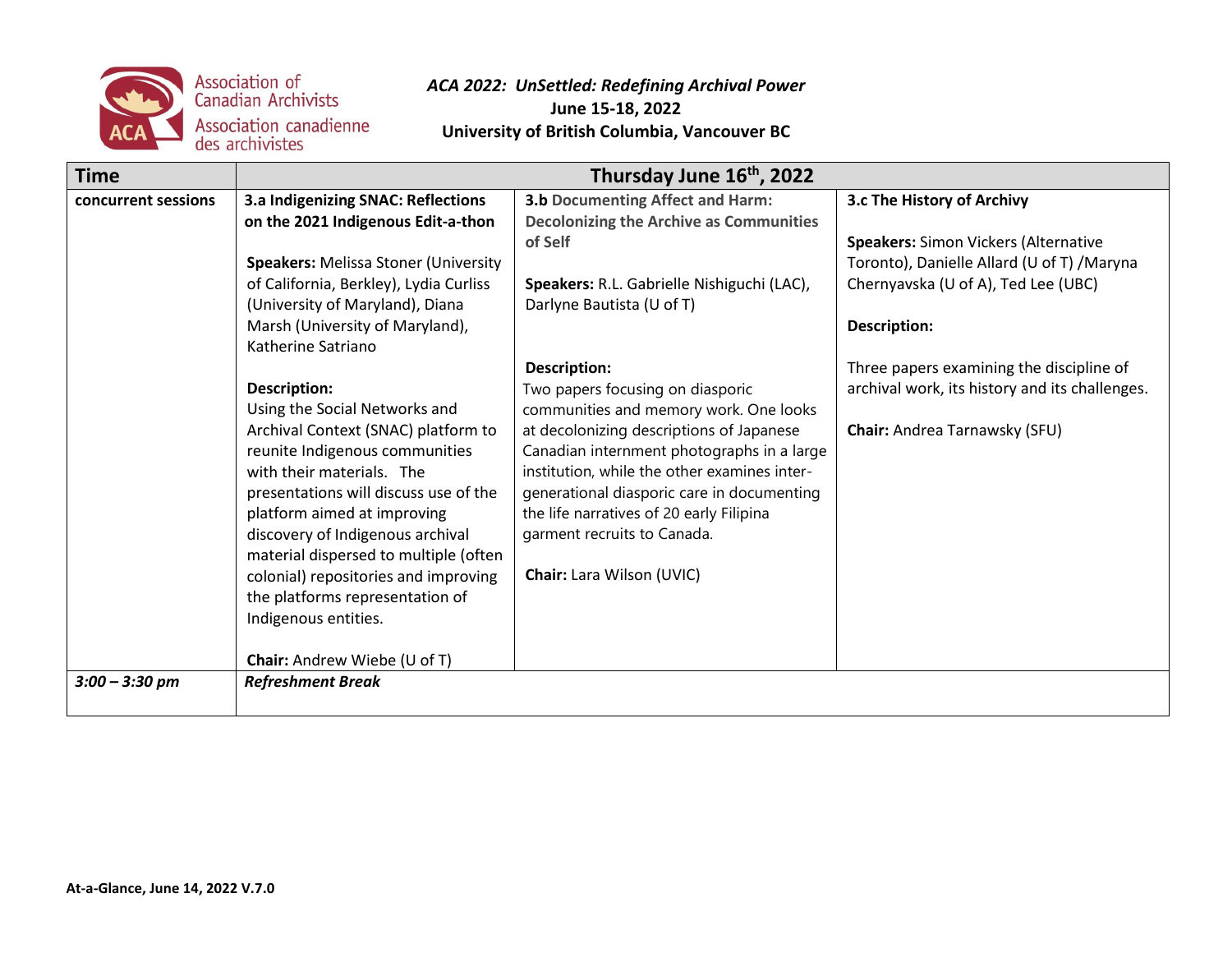

| <b>Time</b>         | Thursday June 16 <sup>th</sup> , 2022                                   |                                                                                         |                              |
|---------------------|-------------------------------------------------------------------------|-----------------------------------------------------------------------------------------|------------------------------|
| $3:30 - 5:30$ pm    | <b>Posters Session &amp; Exhibitors</b>                                 | <b>Library and Archives Canada: Update</b>                                              | <b>Exhibit demos</b>         |
|                     | 3:30 pm $-$ 4:30 pm                                                     | 3:30 pm $-$ 4:30 pm                                                                     | $3:30 - 4:30$                |
|                     |                                                                         |                                                                                         |                              |
|                     | <b>Title: Poster Lightning Round Session</b>                            | <b>Title: Library and Archives Canada Looks</b>                                         |                              |
|                     |                                                                         | <b>Forward to the Next Decade</b>                                                       | <b>Members Input Session</b> |
|                     |                                                                         |                                                                                         | 4:30 pm $-5:30$ pm           |
|                     | Speakers: Kristy Waller, Audiovisual<br>Heritage Association of British | Speaker: Leslie Weir                                                                    |                              |
|                     | Columbia/Emily Carr University of Art +                                 |                                                                                         |                              |
|                     | Design Digitization Connections and                                     | <b>Description:</b> The Librarian and Archivist<br>of Canada discusses Vision 2030, the |                              |
|                     | Capacity                                                                | project intended to foster reflection,                                                  |                              |
|                     | Gordon Burr, McGill University, School of                               | analysis and planning to chart LAC's                                                    |                              |
|                     | <b>Information Studies</b>                                              | course over the next 10 years and                                                       |                              |
|                     | Kim Stathers, University of Northern British                            | beyond.                                                                                 |                              |
|                     | Columbia                                                                |                                                                                         |                              |
|                     | Ellen Belshaw, McGill University, School of                             | <b>Chair: ACA President</b>                                                             |                              |
|                     | <b>Information Studies</b>                                              |                                                                                         |                              |
|                     | Rebecca Gordon, Toronto Metropolitan                                    |                                                                                         |                              |
|                     | University                                                              |                                                                                         |                              |
|                     | Elizabeth Jay, University of Ottawa                                     |                                                                                         |                              |
|                     | Description: Three-minute lightning talks                               |                                                                                         |                              |
|                     | will accompany posters in this vibrant and                              |                                                                                         |                              |
|                     | fast-paced session.                                                     |                                                                                         |                              |
|                     |                                                                         |                                                                                         |                              |
|                     | Chair/Emcee: Jeremy Heil (Queens)                                       |                                                                                         |                              |
| 6:00 pm to 10:30 pm | Social Event: Internet Archive Canada New                               | <b>Social Event: Vancouver Walking Tour</b>                                             | <b>Social Event: TBD</b>     |
|                     | <b>Headquarter Launch and Inaugural Event</b>                           | with Aaron Chapman - Preregistration                                                    |                              |
|                     | with IA Founder Brewster Kahle -                                        | required, limited to 20 participants                                                    |                              |
|                     | Preregistration required, limited to 75                                 |                                                                                         |                              |
|                     | participants                                                            | Time: 7:30-9:00 pm                                                                      |                              |
|                     |                                                                         |                                                                                         |                              |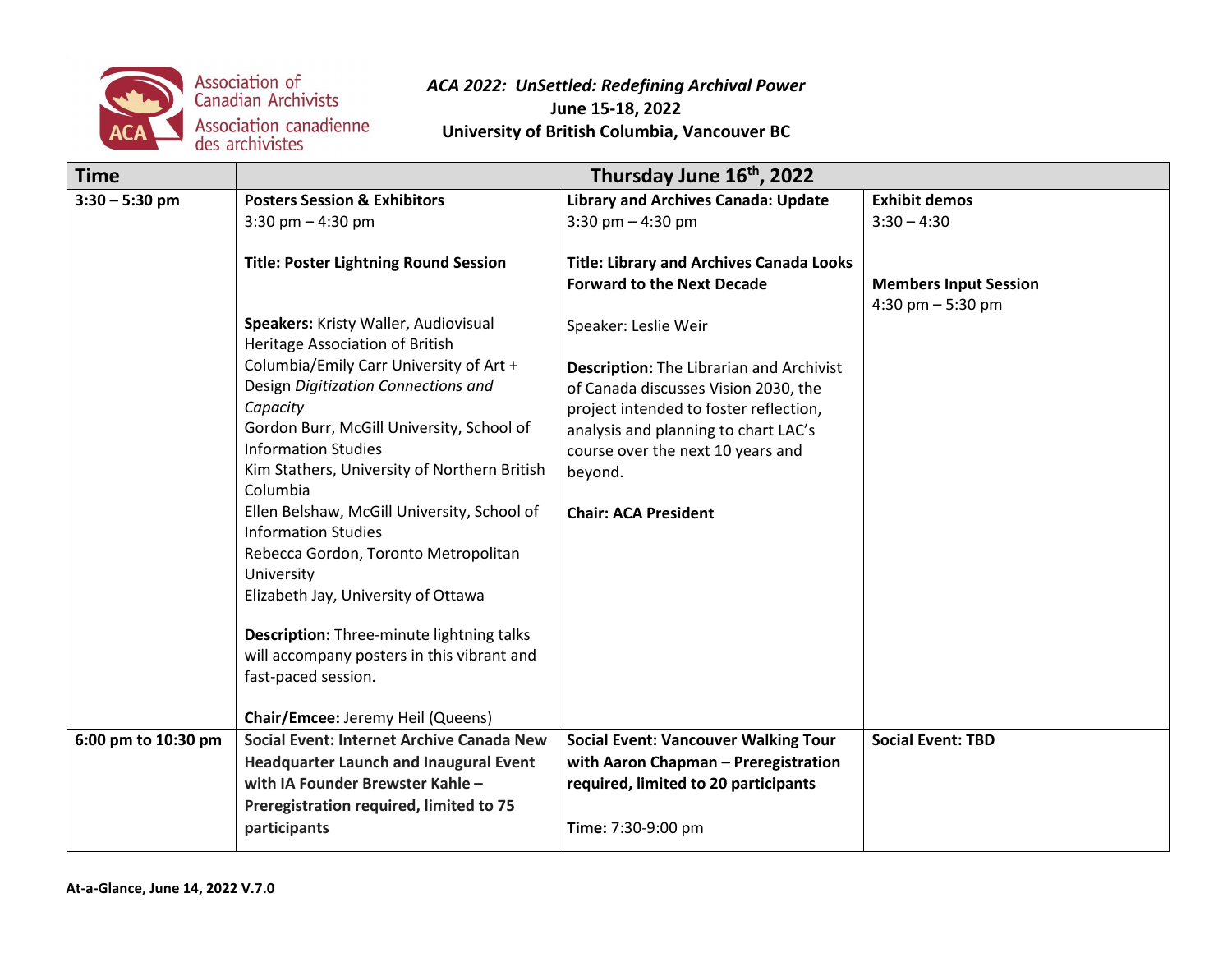

| <b>Time</b> | Thursday June 16th, 2022                                                                                                                                                                                                                                                                                                                                                                                                                                                                                                      |                                                                                                                                                                                                                                                                                                                                                                                                                                                                                                                                                                                                   |  |
|-------------|-------------------------------------------------------------------------------------------------------------------------------------------------------------------------------------------------------------------------------------------------------------------------------------------------------------------------------------------------------------------------------------------------------------------------------------------------------------------------------------------------------------------------------|---------------------------------------------------------------------------------------------------------------------------------------------------------------------------------------------------------------------------------------------------------------------------------------------------------------------------------------------------------------------------------------------------------------------------------------------------------------------------------------------------------------------------------------------------------------------------------------------------|--|
|             | Location: The Permanent, 330 West Pender<br>Street, Vancouver                                                                                                                                                                                                                                                                                                                                                                                                                                                                 | Description: Join author, musician and<br>historian Aaron Chapman for a<br>walking tour of downtown Vancouver,                                                                                                                                                                                                                                                                                                                                                                                                                                                                                    |  |
|             | Time: $6:30 \text{pm} - 10:30 \text{pm}$                                                                                                                                                                                                                                                                                                                                                                                                                                                                                      | and discover the history of the city's<br>"grittier" side, its nightlife and its venues                                                                                                                                                                                                                                                                                                                                                                                                                                                                                                           |  |
|             | Description: In conjunction with the<br><b>Association of Canadian Archivists 2022</b><br>Conference, the Internet Archive Canada is<br>opening its doors to ACA attendees so our<br>community of digital archivists and<br>librarians can celebrate together under one<br>roof. Food, drink, and live music will aid in<br>ringing in the Spring Season. Doors open at<br>6:30pm with opening remarks at 7:00 pm<br>by Andrea Mills, Executive Director, IAC,<br>and Brewster Kahle, Digital Librarian &<br>Founder IA, IAC. | - from the forgotten to the famous (and<br>infamous). Along the way, Aaron will<br>highlight the unique archival records he<br>acquired from unlikely and surprising<br>sources while researching his<br>books Vancouver After Dark, Live at the<br>Commodore, and Vancouver Vice. The<br>records helped provide some new<br>histories as well as confirm and upset<br>established myths.<br>Aaron is a two-time BC Book Prize winner<br>and the winner of the Canadian<br>Historical Association Clio Prize in 2017.<br>He was elected to the Royal Historical<br>Society in 2020.<br>Cost: \$25 |  |
| 8:30 pm     | <b>Official Conference Gathering Spot - TBD</b>                                                                                                                                                                                                                                                                                                                                                                                                                                                                               |                                                                                                                                                                                                                                                                                                                                                                                                                                                                                                                                                                                                   |  |

| 'Time             | Friday June 17 <sup>th</sup> , 2022        |
|-------------------|--------------------------------------------|
| $ 8:00 - 4:00$ pm | ACA Office Hours – Conference Registration |
|                   |                                            |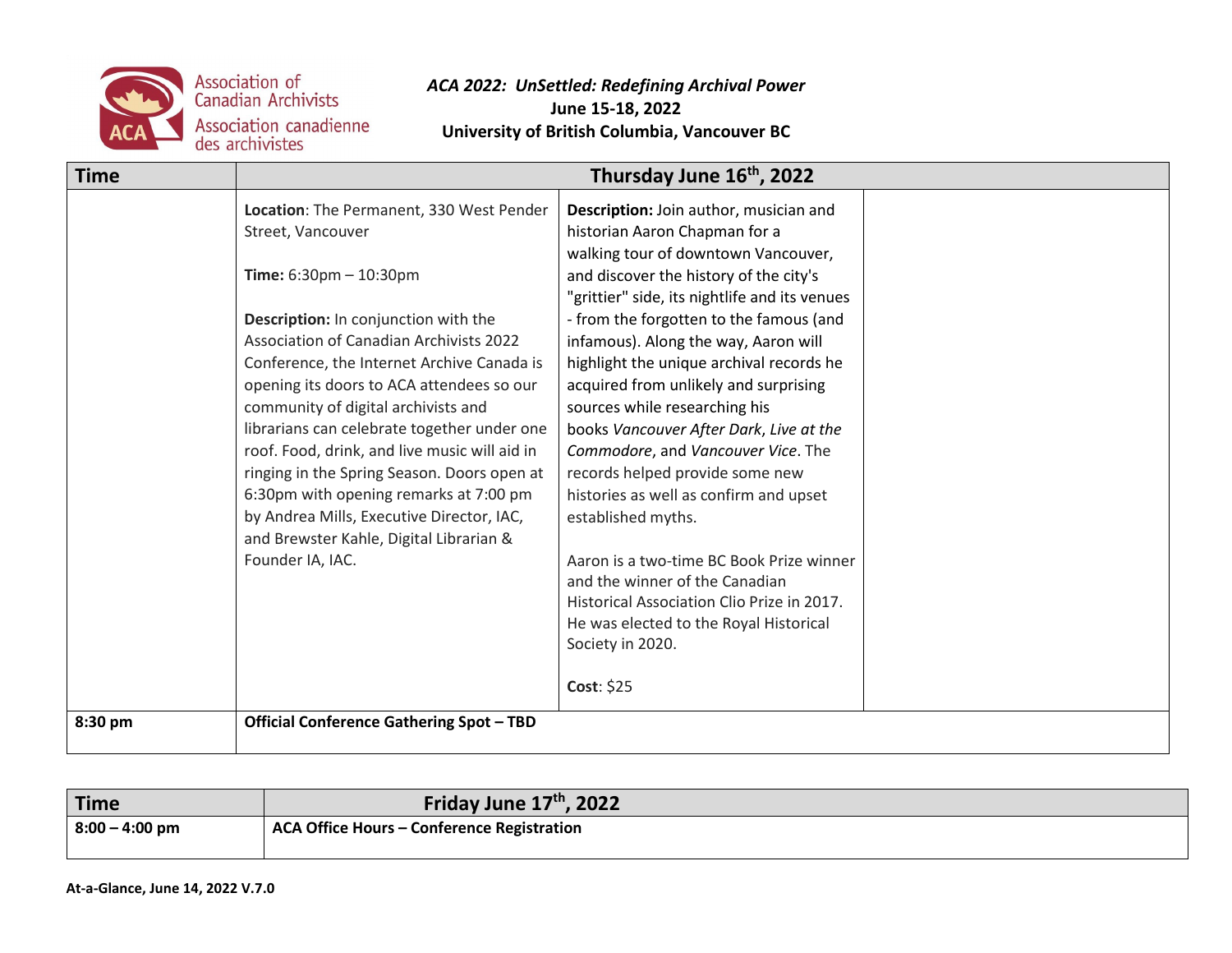

| <b>Time</b>         |                                                                                                                                                                      | Friday June 17 <sup>th</sup> , 2022                                       |                                                                                |  |
|---------------------|----------------------------------------------------------------------------------------------------------------------------------------------------------------------|---------------------------------------------------------------------------|--------------------------------------------------------------------------------|--|
| $8:00 - 8:45$ am    | Event: Conference submissions & Archivaria Information Session.                                                                                                      |                                                                           |                                                                                |  |
| $9:00 - 10:00$ am   | 4.0 Plenary session:                                                                                                                                                 |                                                                           |                                                                                |  |
|                     | Speaker(s): Dr. Laura Ishiguro, "No smoke without fire: historical silence, archival rumour, and feminist fabulation – reimagining<br>Barkerville, British Columbia" |                                                                           |                                                                                |  |
| 10:00 am -10:30 pm  | <b>Refreshment Break</b>                                                                                                                                             |                                                                           |                                                                                |  |
| 10:30 am-12:00 pm   |                                                                                                                                                                      | <b>Concurrent Sessions</b>                                                |                                                                                |  |
| concurrent sessions | 5.a What Does it Mean to Decolonize<br>Archives?                                                                                                                     | <b>5.b Memory Work and Violence</b>                                       | 5.c The Labour of Belonging: Disabled<br><b>Archivists &amp; Archival Work</b> |  |
|                     |                                                                                                                                                                      | Speakers: Mehluli Masuku (Sorbonne),                                      |                                                                                |  |
|                     | <b>Speakers: Dr Francis Garaba</b>                                                                                                                                   | Remy Hellstern (UBC &SFU) / Daniel C.                                     | Speakers: Tara Brar (McGill), Gracen                                           |  |
|                     | (University of Kwazulu-Natal),                                                                                                                                       | Park (UBC), Csaba Szilagyi (Central                                       | Brilmyer (McGill), Veronica Denison (Kansas                                    |  |
|                     | Sara Soltani (Alzahra University),<br>Catherine Umolac (York U)                                                                                                      | European University) / Perica Jovchevski<br>(Central European University) | State)                                                                         |  |
|                     |                                                                                                                                                                      |                                                                           | <b>Description:</b>                                                            |  |
|                     | <b>Description:</b>                                                                                                                                                  | <b>Description:</b>                                                       | Panel addresses how disabled archivists are                                    |  |
|                     | Three perspectives exploring colonial                                                                                                                                | Three papers examining different                                          | impacted by the archival profession and                                        |  |
|                     | and decolonial archives and issues.                                                                                                                                  | aspects of recordkeeping and memory                                       | ableist assumptions. It highlights the                                         |  |
|                     |                                                                                                                                                                      | work in conflict, violent, and politically                                | complexity, especially for those holding                                       |  |
|                     | <b>Chair:</b> Corinne Rogers (UBC)                                                                                                                                   | charged environments.                                                     | multiple marginalized identities, of working<br>in archives.                   |  |
|                     |                                                                                                                                                                      | Chair: Rodney Carter (RHSJ St. Joseph                                     |                                                                                |  |
|                     |                                                                                                                                                                      | <b>Regional Archive</b>                                                   | <b>Chair:</b> Michael Marlatt (York University)                                |  |
| 12:00 pm - 2:00 pm  | <b>Awards Ceremony</b>                                                                                                                                               |                                                                           |                                                                                |  |
|                     | <b>Concurrent Sessions</b>                                                                                                                                           |                                                                           |                                                                                |  |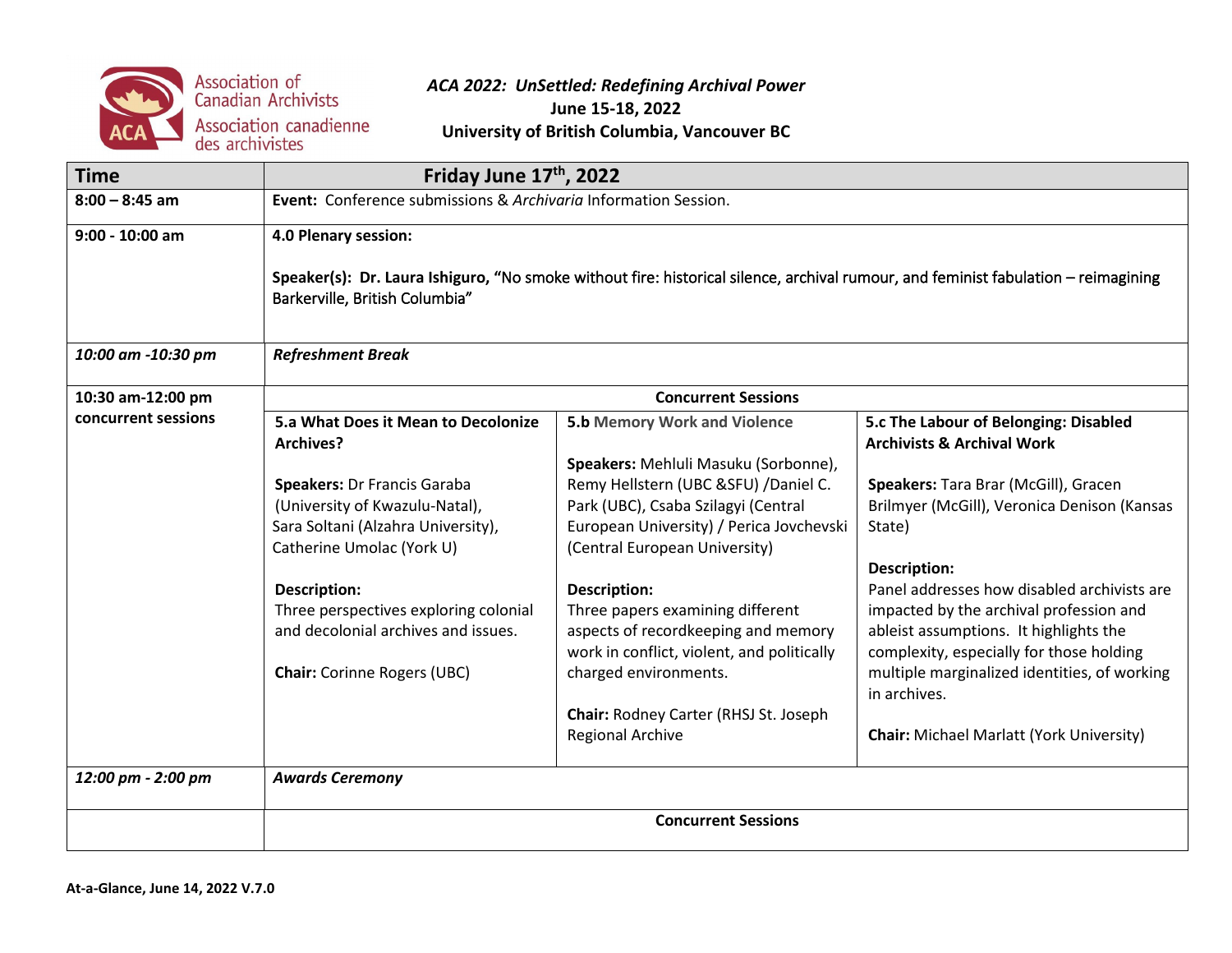

| <b>Time</b>                                       | Friday June 17th, 2022                                                                                                                                                                                                                                                                                                                                                                                                                                                                                                                                                                                     |                                                                                                                                                                                                                                                                                                                                                                                                                                                                                                                                                                     |                                                                                                                                                                                                                                                                                                                                                                                                                        |
|---------------------------------------------------|------------------------------------------------------------------------------------------------------------------------------------------------------------------------------------------------------------------------------------------------------------------------------------------------------------------------------------------------------------------------------------------------------------------------------------------------------------------------------------------------------------------------------------------------------------------------------------------------------------|---------------------------------------------------------------------------------------------------------------------------------------------------------------------------------------------------------------------------------------------------------------------------------------------------------------------------------------------------------------------------------------------------------------------------------------------------------------------------------------------------------------------------------------------------------------------|------------------------------------------------------------------------------------------------------------------------------------------------------------------------------------------------------------------------------------------------------------------------------------------------------------------------------------------------------------------------------------------------------------------------|
| $2:00$ pm $-3:30$ pm<br><b>Concurrent session</b> | 6.a Round table on archival<br>decolonization: Marking the 7th<br>anniversary since the TRC<br>Speakers: Greg Bak (U of M), Danielle<br>Allard (U of A), Jamila Ghaddar (U of<br>M/ Dalhousie), Raymond Frogner<br>(NCTR), Kayla Lar-Son (Xwi7xwa library<br>UBC)<br><b>Description:</b> This round table brings<br>together Indigenous and non-<br>Indigenous scholars, librarians and<br>archivists who have been engaging<br>with the TRC's Calls to Action in their<br>research, writing, teaching and<br>practice.<br><b>Chair:</b> Kristin Kozar (Residential School<br>History and Dialogue Centre) | 6.b Lost and Found: Reconsidering<br>Chinese Immigration records at 100 years<br>since the Chinese Exclusion Act.<br><b>Speakers: Catherine Clement (Chinese</b><br>Canadian Military Museum Society),<br>Henry Yu (UBC), June Chow (UBC),<br>Emilie Létourneau (LAC)<br>Description: This session will discuss the<br>upcoming 100th anniversary of the<br>1923 Chinese Exclusion Act, focusing on<br>Chinese Immigration records and the<br>different ways community members<br>have worked with and interpreted<br>them.<br><b>Chair: Jennifer Douglas (UBC)</b> | <b>6.c Incorporating Environmental Awareness</b><br>in Archival Practice<br>Speakers: Sara Janes (Lakehead U), Claire<br>Williams (UBC), Lois Evans (UBC) Amanda<br>Oliver (WLU)<br>Description: Brought to you by the ACA's<br>Special Interest Section on the Environment,<br>this panel will explore opportunities for<br>climate action in relation to archival<br>practice.<br><b>Chair: Jane Morrison (UVic)</b> |
|                                                   |                                                                                                                                                                                                                                                                                                                                                                                                                                                                                                                                                                                                            | Refreshment Break 3:30 - 4:00 pm                                                                                                                                                                                                                                                                                                                                                                                                                                                                                                                                    |                                                                                                                                                                                                                                                                                                                                                                                                                        |
| $4:00 - 5:30$ pm                                  | 7.a Come Together: The Story of<br>Ādisōke, the Ottawa Public Library<br>and Library and Archives Canada<br><b>Joint Facility</b><br><b>Speakers: Della Meness (Algonquins</b>                                                                                                                                                                                                                                                                                                                                                                                                                             | 7.b Emerging Voices, New Ideas:<br><b>Student Session (1 of 2)</b><br>Speakers: Mya Ballin (UBC) / Sasha<br>Gaylie (UBC), Samantha Parton (UBC),<br>Josh Wilson (McGill)                                                                                                                                                                                                                                                                                                                                                                                            | 7.c Technology and Archives<br>Speakers: Lori Podolsky (McGill), Elizabeth-<br>Anne Johnson (U of C), Yo Hashimoto (Kyoto<br>University)                                                                                                                                                                                                                                                                               |
|                                                   | of Pikwakanagan First Nation), Anita<br>Tenasco (Kitigan Zibi Anishinābeg),<br>Leslie Weir (LAC), Danielle McDonald                                                                                                                                                                                                                                                                                                                                                                                                                                                                                        | <b>Description:</b><br>Papers from archival studies students                                                                                                                                                                                                                                                                                                                                                                                                                                                                                                        | <b>Description:</b><br>Presenters examine the impact of                                                                                                                                                                                                                                                                                                                                                                |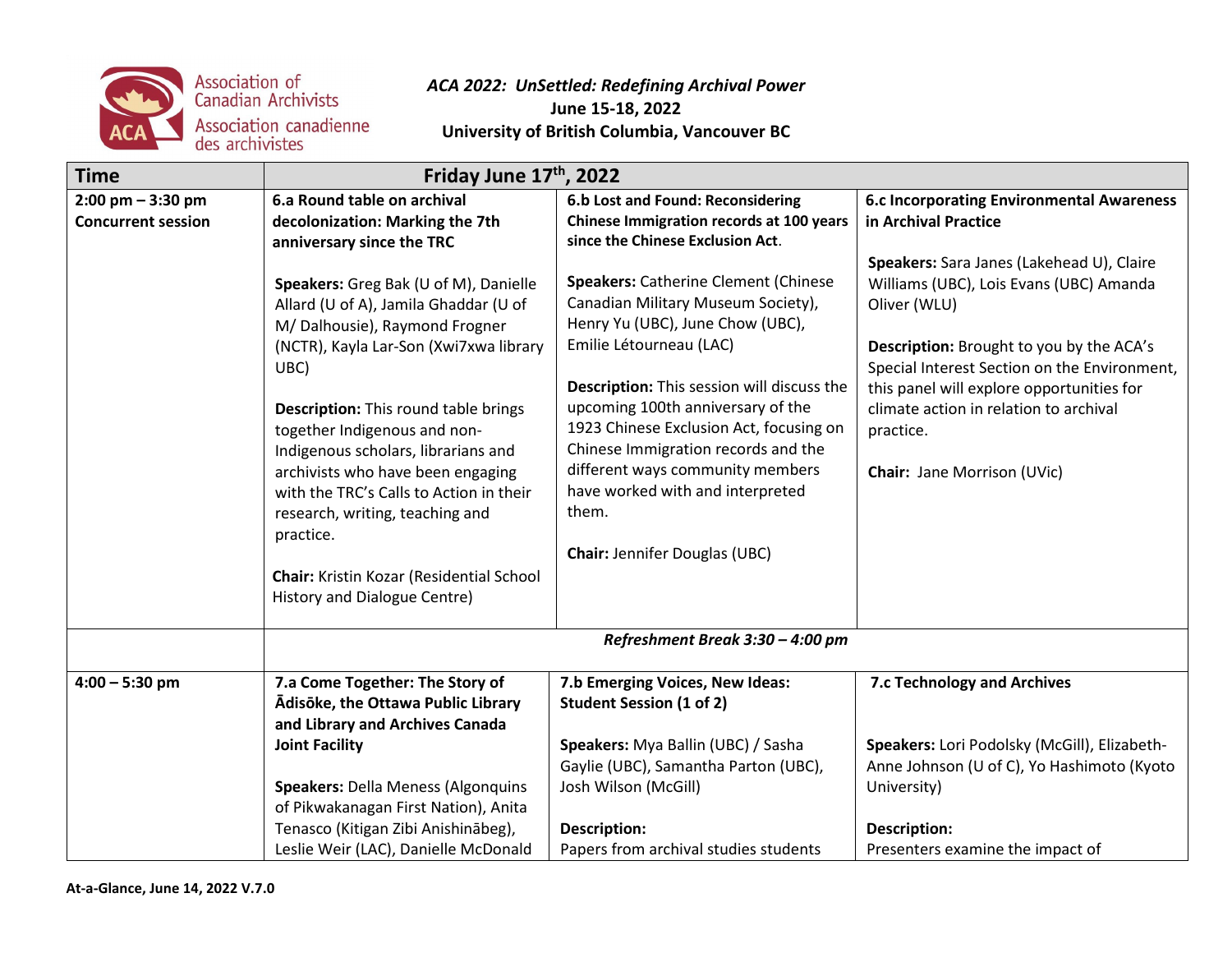

| <b>Time</b>                         | Friday June 17 <sup>th</sup> , 2022                                                                                                                                                                                                                                                                                                                                                                                                                                                                                                    |                                                                                                                                                                                                                  |                                                                                                                                                                                                                            |
|-------------------------------------|----------------------------------------------------------------------------------------------------------------------------------------------------------------------------------------------------------------------------------------------------------------------------------------------------------------------------------------------------------------------------------------------------------------------------------------------------------------------------------------------------------------------------------------|------------------------------------------------------------------------------------------------------------------------------------------------------------------------------------------------------------------|----------------------------------------------------------------------------------------------------------------------------------------------------------------------------------------------------------------------------|
|                                     | (Ottawa Public Library)<br><b>Description:</b><br>The partnership between the<br>Algonquins of Pikwakanagan First<br>Nation and Kitigan Zibi Anishinabeg,<br>LAC and the Ottawa Public Library in<br>building a new facility is the subject of<br>this panel. The participants will<br>discuss the challenges of navigating a<br>unique federal-municipal partnership,<br>and balancing the needs of all<br>partners and stakeholders.<br><b>Chair: François Dansereau (Archives</b><br>of the Jesuits of Canada/McGill<br>University) | undertaking research on archival work<br>with a fresh set of eyes, challenging<br>paradigms, and integrating and<br>examining new directions in archival<br>practice.<br>Chair: Jana Grazley (City of Vancouver) | technology on archival work, including<br>tensions between tradition and the digital<br>world, the environmental impact of digital<br>storage, and biases imbued in technology<br>itself.<br>Chair: Robert McLelland (SFU) |
| $6:00 \text{ pm} - 8:00 \text{ pm}$ | <b>Social Event: Vancouver Mural Fest</b><br>Walk in Mount Pleasant -<br>Preregistration required, but no limit<br>on # of participants<br>Time: 6:30-8:00pm<br>Description: Explore the more than<br>130 murals of Mount Pleasant while<br>also getting to know some of your<br>fellow archivists. This is an<br>opportunity to stroll through one of                                                                                                                                                                                 | Social Event: Jericho Beach Hang-out -<br>no registration required.<br>Location: Jericho Beach (3941 Point Grey<br>Rd, Vancouver)<br><b>Time:</b> 6:00 pm                                                        | <b>Social Event -TBD</b>                                                                                                                                                                                                   |
|                                     | Vancouver's coolest neighbourhoods,                                                                                                                                                                                                                                                                                                                                                                                                                                                                                                    | Description: After an exciting day of                                                                                                                                                                            |                                                                                                                                                                                                                            |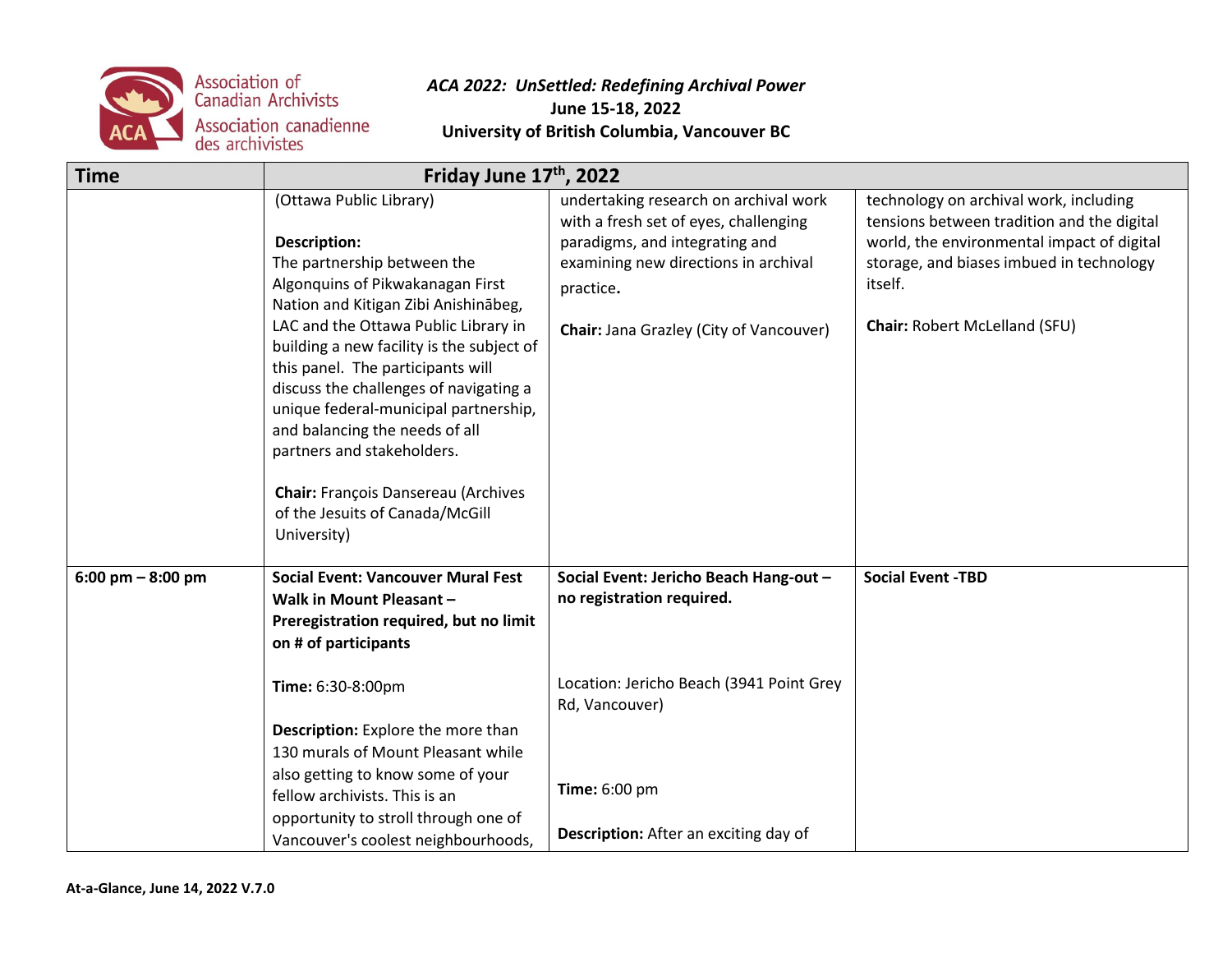

| <b>Time</b> | Friday June $17th$ , 2022                                                                                                                                                                                                                                                                                                                                                                                                           |                                                                                                                                                                                                                                      |  |
|-------------|-------------------------------------------------------------------------------------------------------------------------------------------------------------------------------------------------------------------------------------------------------------------------------------------------------------------------------------------------------------------------------------------------------------------------------------|--------------------------------------------------------------------------------------------------------------------------------------------------------------------------------------------------------------------------------------|--|
|             | check out some fantastic public art,<br>and maybe hit up one of the area's<br>many craft breweries or coffee shops.<br>(The Vancouver Mural Festival's free<br>app is loaded with maps and<br>information if you'd rather curate<br>your own tour or visit a different part<br>of the city!)<br>Vancouver Mural Fest app is available<br>to download through the Apple App<br>Store and Google Play.<br>https://vanmuralfest.ca/app | conference sessions, relax with the<br>sands, waves, and sun at Jericho Beach.<br>This informal meetup will be an<br>opportunity to spend time with fellow<br>attendees while enjoying one of<br>Vancouver's many beautiful beaches. |  |
| 8:30 pm     | <b>Official Conference Gathering Spot - TBD</b>                                                                                                                                                                                                                                                                                                                                                                                     |                                                                                                                                                                                                                                      |  |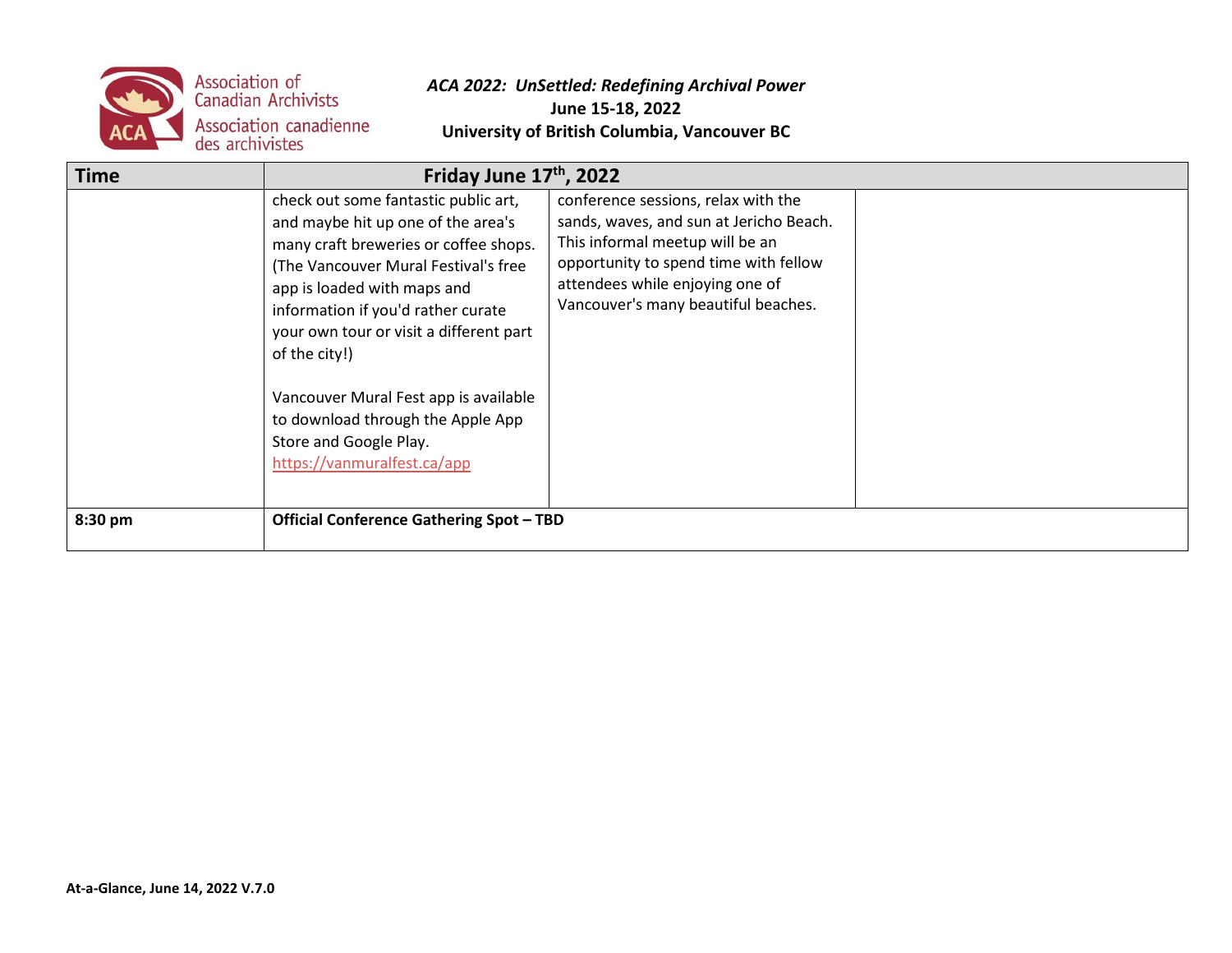

| <b>Time</b>         | Saturday June 18th, 2022                                                                                                                                                          |                                                                                                                                                                               |                                                                                                                                                                                                                                  |  |  |
|---------------------|-----------------------------------------------------------------------------------------------------------------------------------------------------------------------------------|-------------------------------------------------------------------------------------------------------------------------------------------------------------------------------|----------------------------------------------------------------------------------------------------------------------------------------------------------------------------------------------------------------------------------|--|--|
| 9:00 am -10:00 am   | <b>Plenary session</b>                                                                                                                                                            |                                                                                                                                                                               |                                                                                                                                                                                                                                  |  |  |
|                     | Speaker: Dominique Luster, "Presence, Absence, and the Construc[ion] of Power: Black first-person narrative in the<br><b>Historical Record"</b><br><b>Chair: Jennifer Douglas</b> |                                                                                                                                                                               |                                                                                                                                                                                                                                  |  |  |
|                     |                                                                                                                                                                                   |                                                                                                                                                                               |                                                                                                                                                                                                                                  |  |  |
|                     | Refreshment Break 10:00 - 10:30 am                                                                                                                                                |                                                                                                                                                                               |                                                                                                                                                                                                                                  |  |  |
| 10:30 am - 12:00 pm | <b>Concurrent Sessions</b>                                                                                                                                                        |                                                                                                                                                                               |                                                                                                                                                                                                                                  |  |  |
| concurrent sessions | 9.a Emerging Voices, New Ideas:<br><b>Student Session (2 of 2)</b>                                                                                                                | 9.b Documenting Community<br>Speakers: Dr. Francesca Marini                                                                                                                   | 9.c Shifting Paradigms - creating more<br>equitable and inclusive practices at the<br><b>Archives of Ontario</b>                                                                                                                 |  |  |
|                     | Speakers: Isabel Carlin (UBC), Ka Yan<br>Jacky Lai (U of A), Daochun Li (U of T)                                                                                                  | (Texas A&M University/ Cushing<br>Memorial Library and Archives),<br>David A. Wallace (Michigan) /                                                                            | Speakers: Amir Lavie (Archives of<br>Ontario), Sean Smith (Archives of                                                                                                                                                           |  |  |
|                     | Description:<br>Papers from archival studies students<br>undertaking research on archival work                                                                                    | Siddique Motala (University of<br>Cape Town)                                                                                                                                  | Ontario), Moska Rokay (Muslims in<br>Canada Archives, U of T)                                                                                                                                                                    |  |  |
|                     | with a fresh set of eyes, challenging<br>paradigms, and integrating and<br>examining new directions in archival<br>practice.<br>Chair: Susan Hart (BC Gov)                        | Description:<br>Three papers explore different<br>approaches to archiving<br>communities, including queers of<br>Iranian and Afghan descdent,<br>LGBTQIA+ in Texas, and those | <b>Description:</b><br>The Archives of Ontario reflects on its<br>mission to document the history of all<br>Ontario and its ongoing effort to build<br>relationships with communities. The<br>discussion will center on projects |  |  |
|                     |                                                                                                                                                                                   | living under Apartheid in District<br>Six of Cape Town, South Africa<br>Chair: Linda Nobrega (BC Gov)                                                                         | designed to shift the institution's<br>practices to be more equitable, diverse<br>and inclusive.                                                                                                                                 |  |  |
|                     |                                                                                                                                                                                   |                                                                                                                                                                               | Chair: Moska Rokay                                                                                                                                                                                                               |  |  |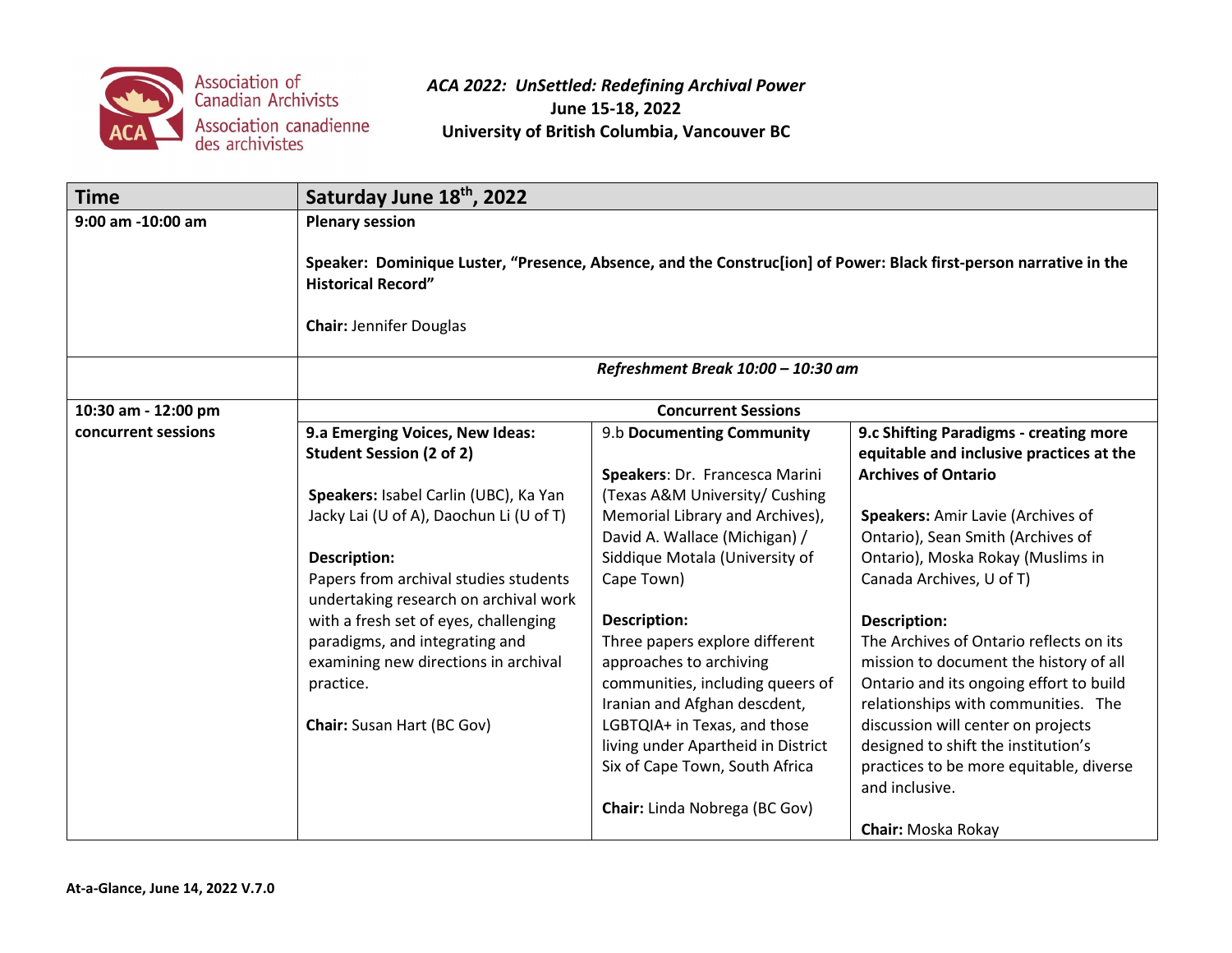

| <b>Time</b>         | Saturday June 18th, 2022                                                                                                                                                                                                                                                                                                                                                                                                                                                            |                                                                                                                                       |                                                                                                                                                                                   |  |  |
|---------------------|-------------------------------------------------------------------------------------------------------------------------------------------------------------------------------------------------------------------------------------------------------------------------------------------------------------------------------------------------------------------------------------------------------------------------------------------------------------------------------------|---------------------------------------------------------------------------------------------------------------------------------------|-----------------------------------------------------------------------------------------------------------------------------------------------------------------------------------|--|--|
|                     | 12:00 - 1:30 PM Lunch                                                                                                                                                                                                                                                                                                                                                                                                                                                               |                                                                                                                                       |                                                                                                                                                                                   |  |  |
| 12:15 pm -1:00 pm   | <b>Conference Yoga with Sharlene Prasad (Location TBD)</b>                                                                                                                                                                                                                                                                                                                                                                                                                          |                                                                                                                                       |                                                                                                                                                                                   |  |  |
|                     | A gentle somatic practice that will seek to ease the tension that can arise in the mind and body after attending a<br>conference physically or virtually. The focus will be on approaching yoga through a decolonized lens to reconnect to the<br>body, specifically in the hips, back, and neck regions. Sharlene is a teacher and librarian with 20 years of experience as<br>a yoga practitioner. She completed her yoga teacher training at Rishikul Yogshala in India in 2017. |                                                                                                                                       |                                                                                                                                                                                   |  |  |
| 1:30 pm $-$ 3:00 pm |                                                                                                                                                                                                                                                                                                                                                                                                                                                                                     | <b>Concurrent Sessions</b>                                                                                                            |                                                                                                                                                                                   |  |  |
| concurrent sessions | 10.a Building Ties                                                                                                                                                                                                                                                                                                                                                                                                                                                                  | <b>10.b Empowering Communities</b>                                                                                                    | 10.c Teaching Memory Work:<br><b>Autoethnographic Approaches to</b>                                                                                                               |  |  |
|                     | Speakers: Sharon Murray (Council of<br>Nova Scotia Archives) / [Co-presenter                                                                                                                                                                                                                                                                                                                                                                                                        | Speakers: Erin Baucom (University<br>of Montana), Danielle Davis                                                                      | <b>Archival Education</b>                                                                                                                                                         |  |  |
|                     | TBC], Jason Wiens (U of C) / [Kaitlyn<br>Purcell TBC]                                                                                                                                                                                                                                                                                                                                                                                                                               | (University of Maryland), Krystal<br>Payne (University of Winnipeg -<br>Kishaadigeh Collaborative                                     | <b>Speakers: James Lowry (Queens</b><br>College, City University of New York),<br>Alexandra Pucciarelli (Queens College)                                                          |  |  |
|                     | <b>Description:</b><br>The two papers combined here explore                                                                                                                                                                                                                                                                                                                                                                                                                         | Research Centre) / Kelly Taylor<br>(Manitoba Association of                                                                           | Melissa Lino (Queens College)                                                                                                                                                     |  |  |
|                     | Indigenous partnerships. Wiens and<br>Purcell explore settler and Indigenous<br>perspectives on pedagogy around Cree<br>poet Marvin Francis, while Murray                                                                                                                                                                                                                                                                                                                           | Friendship Centres)<br>Coreen Roulette (Manitoba<br>Association of Friendship Centres)                                                | <b>Description:</b><br>As well as an overview of<br>autoethnographic pedagogy, and its<br>uses and benefits in archival education,                                                |  |  |
|                     | discusses the Council of Nova Scotia's<br>establishment of a Reconciliation<br>Working Group and consultation with<br>the Mi'kmaw communities.                                                                                                                                                                                                                                                                                                                                      | <b>Description:</b><br>Presenters examine multiple<br>approaches to empower<br>communities, build relationships<br>and empower users. | this session will explore what it means<br>to design educational opportunities that<br>make space for the personal, affective<br>and traumatic, for difficulty and<br>difference. |  |  |
|                     | <b>Chair: Jill Teasley</b>                                                                                                                                                                                                                                                                                                                                                                                                                                                          | <b>Chair:</b> Cameron Welsh (UBC<br>iSchool)                                                                                          | Chair: James Lowry, (Queens College,<br>City University of New York)                                                                                                              |  |  |